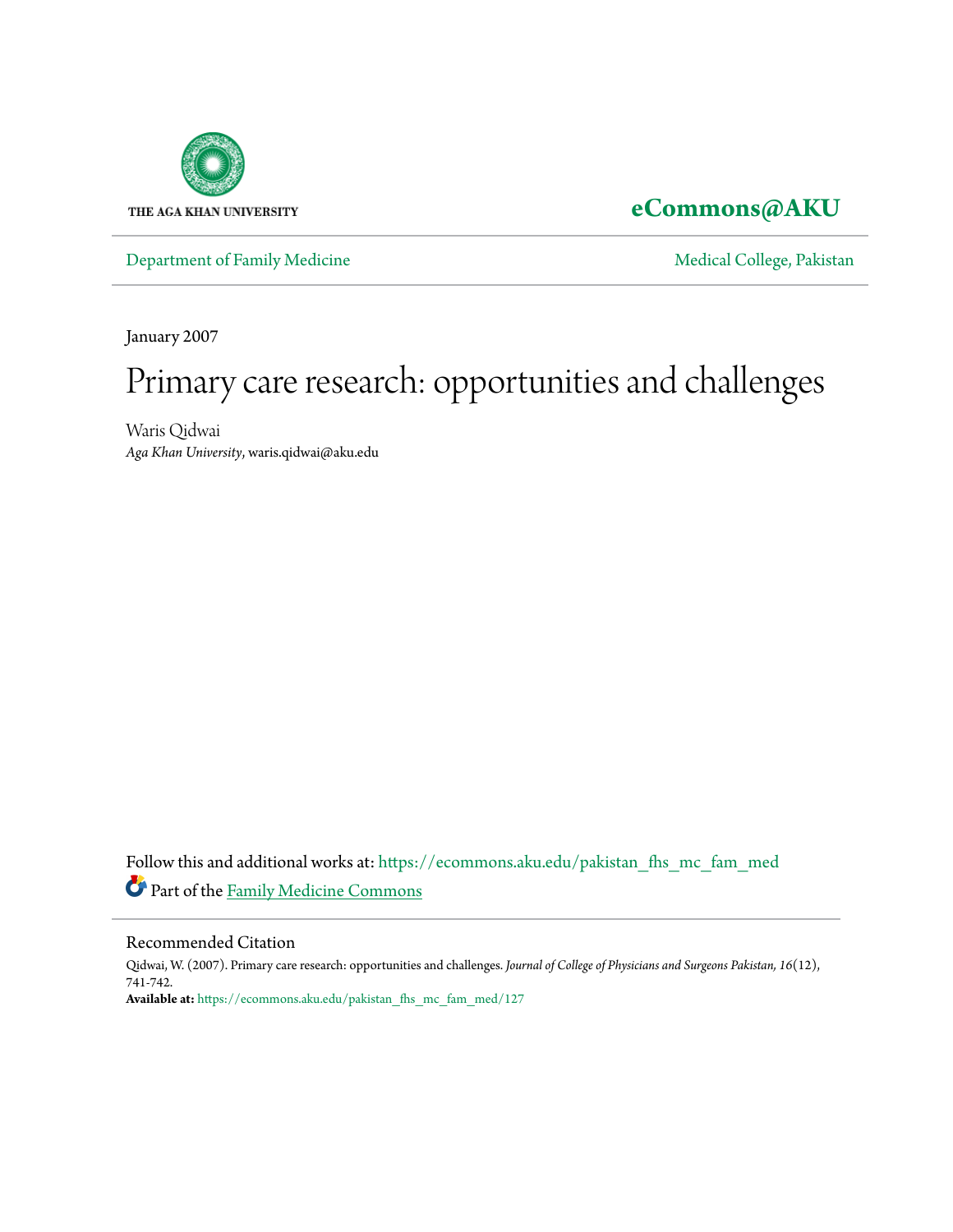#### **POITORIAL**  $\mathbb{Q} \mathbb{Z} \land \mathbb{R} \cap \mathbb{Z}$  ,  $\land \mathbb{P} \mathbb{P} \cap \mathbb{Z}$  $\mathcal{L} \sim \infty$ ) ~J *CHALLENGES*

### **Waris** Qidwai

**Primary care and primary health care are considered critical to**  $\frac{m}{4}$  provision of effective health care around the world.<sup>1-3</sup> pespite the proven importance of primary care, there is a pative paucity of research about common problems and <sub>moble</sub>ms that are identified and treated in the primary care ector. Only about 10% of the world's research resources are at the 90% of the health problems of the world's sopulation-problems which often are addressed in the  $\frac{1}{2}$  care sector of medicine. This has been referred to as the "10/90 gap" 4.5

p<sub>rimary</sub> care clinicians, including family doctors, encounter health problems less frequently seen or managed in other sectors of health care. Clinical decisions are made in an lflviror1ment of low probability of major disease and with the monurrent management of multiple problems.<sup>6</sup> Holistic approach is practiced in primary care with emphasis on biological, psychological, social and spiritual aspects confronting a patient. For this reason, clinical research carried by others in other settings and specialties has only limited relevance for those providing primary care.<sup>7</sup>

laterventions developed at the primary care level aim at common health issues with tremendous impact potential for improving health of the masses. The research into secondary and tertiary level issues is no less important, but often focuses on conditions less common than those seen in primary care, with less impact potential in terms of number of patients who benefit. Research conducted on interventions that improve outcome among patients with acute coronary syndromes is very much needed, but research on preventive strategies that will prevent such syndromes from developing offers a much more cost-effective means to tackle the problem with a much larger impact potential.

Practice guidelines support the practice of evidence-based medicine.8 Such guidelines are developed from evidence ferived from research. Since research is lacking in primary care, evidence from hospital-based data is often incorporated into the practice guidelines, making it difficult to implement them in the primary care settings including the use of facilities not . readily available to all primary care practitioners. Guidelines ·concerning management of dyspeptic patients, developed by specialist gastroenterologists, may require endoscopy, a facility not readily available in primary care settings. Practice guidelines, developed by sub-specialists, are necessary for use in providing secondary and tertiary care, but at times, may prove difficult to implement in primary care settings.

•••••• ' " -' 0 ~ ,, • <) , 0 • , ' , , , ~ > ~ ., ~ " ~ ' Correspondence: Dr. Waris Qidwai, Associate Professor, Department of Family Medicine. The Aga Khan University, Stadium Road, P.O. Box.3500. Karachi-74SOO. E-mail: waris.qidwai@aku.edu

Received: November 7, 2006; accepted November 11, 2006.

With the increase in cost of living and difficulties in providing entire population access to health care facilities, cost effective practice models in primary care are required at the frontline. The different models of primary care that may work can be developed and tested for their effectiveness. The number of primary care physicians in academic medicine must be increased and research should be conducted in primary care settings. Primary care research networks should be developed that may team up primary care physicians practicing in the community with those working in academic settings to help conduct meaningful and scientifically sound research in primary care.9

With this scenario, the opportunities in conducting primary care research are innumerable with a large scope. Different cost-effective health care delivery models, that offer effective, preventive and curative services in primary care, can be explored. Research into health care systems, and how best can primary care services be delivered to larger sections of population requires further enquiry. The issue of integration of primary, secondary and tertiary levels of care requires further research and exploration. Strategies that promote healthy life-style can be further explored. Continuous quality improvement through regular audits in primary care can be further promoted.<sup>10</sup>

The challenges to conduct primary care research are also tremendous. The scarcity of resources is critical and includes lack of infrastructure, human resources and finance.<sup>11</sup> The present primary care infrastructure is not geared towards conducting and promoting research. Trained manpower resources are in short supply and primary care practitioners lack skills necessary to conduct primary care research, based on sound scientific principles. The culture to conduct research in primary care settings is lacking due to absence of support from policymakers. The concept of continuous quality improvement, through regular audits, needs to be taken up.

The main challenge required to promote primary care research is to solicit support of policymakers, particularly in the provision of financial support, at all levels. The funds spent on research by governments and non-goverrunental organizations should be balanced out between primary, secondary and tertiary care facilities. The policymakers have to promote primary care teaching and research in the academic institutions at undergraduate and postgraduate levels.

Medical graduates are choosing disciplines other than primary care due to better remunerations and status associated with sub-specialties. Unless' medical graduates •are convinced that a career in primary care offers the same returns for hard work as other specialties, they are unlikely to select primary care as their career option. The issue of